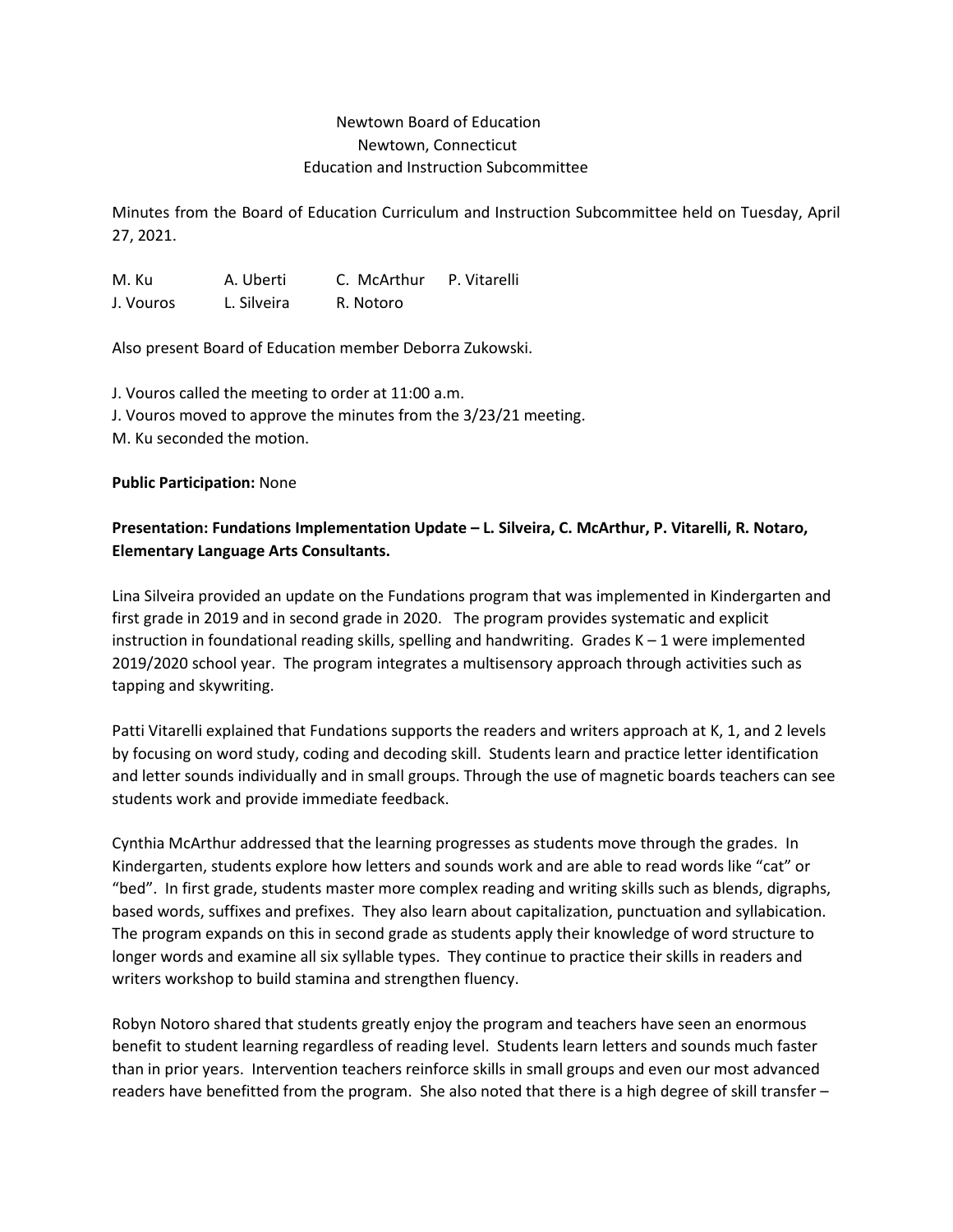teachers have observed students breaking apart words in reading and writing utilizing the tapping strategy and there has been improved performance on DIBELS NWF screening. Penmanship has improved greatly.

M. Ku asked if some letters are easier to form than others. L. Silveira said the straight letters are the easiest to form. The more difficult are the letters that have a slant. The students are taught lower case letters, before they are taught upper case letters. The lower case letters are the letters they see more often when they are reading and the letters that they use when they are writing. The understanding is that when students attend pre-school they learn upper case letters, so the emphasis is put on lower case letters. Students learn the upper case much quicker.

P. Vitarelli added because Fundations does have that connection between the handwriting, the sound, and the shape of the letter, use of Zaner Bloser penmanship program has been discontinued in K through 2.

## **Newtown Middle School New Course Update – A. Uberti**

A. Uberti announced that current  $6<sup>th</sup>$  and  $7<sup>th</sup>$  grade students had voted and the choices for the two new courses at NMS will be Kitchen Science and Project Adventure. NMS is in the process of creating postings for the two new positions. Kitchen Science will require appropriate science certification. Project Adventure position will require training. That person will work closely with Sara Strait to develop the units of instruction. Both courses will require draft curriculum be written this June.

### **Newtown Middle School and Newtown High School Student Support Efforts – A. Uberti**

A. Uberti stated that additional support for struggling students is currently taking place at NMS and NHS. NMS identified 23  $7<sup>th</sup>$  grade students and twenty eight  $8<sup>th</sup>$  grade students who were failing two or more classes at the conclusion of the third quarter. Those parents were contacted and offered to have their child stay at the school for the full day. Students have their lunch then at 12:55 they are supported by building subs to complete work. Students then log on for the last class which assures that they attend and bussed home afterward. 20 out of 23  $7<sup>th</sup>$  graders and 19 of 24  $8<sup>th</sup>$  graders are participating. Causes of failure are tied to lack of work completion and engagement. This approach seems to be working.

NHS is focusing on supporting seniors due to the time urgency. At the end of the  $3^{rd}$  quarter there were 24 seniors with failing grades and identified as being in need of "senior management". Again, work completion and lack of engagement were the biggest issue. Students are assigned to work with a staff member for one hour per week. This person assists the student in completing missing assignments. The parents of these students are also involved through meetings.

Both staff and administration have gone above and beyond in their efforts to support students who are struggling due to the impact of the pandemic on their school experience the past two years.

M. Ku asked if there were opportunities for others, besides seniors, to get assistance at NHS. A. Uberti stated that students are being supported through other measures such as math center and the student support center. School counselors are supporting many students each day.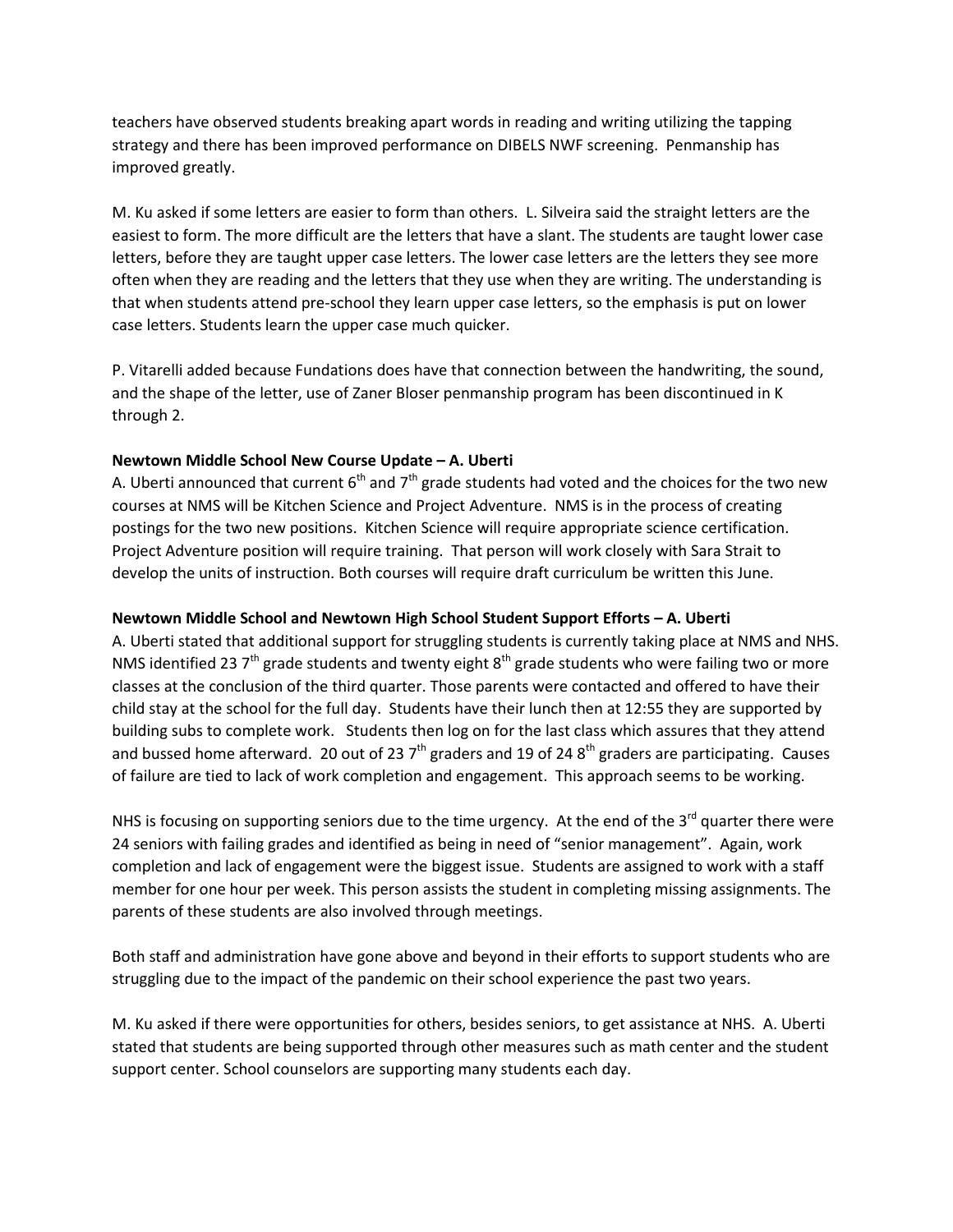J. Vouros inquired about  $5<sup>th</sup>$  and  $6<sup>th</sup>$  graders and whether they could also stay on Wednesdays. A. Uberti said there are still a large number of remote learners at Reed and the middle school. As of last week, it was around 60 as opposed to the elementary schools who in most cases have less than ten remote learners. Many K-6 teachers use the time on Wednesdays to connect with their remote learners more personally. Teachers are connecting with their remote learners on Wednesday to help keep them caught up. There has also been increased effort to encourage parents to have their remote learners return to school in person if it is not working for their student at home. This seems to have been more success at the middle school level, likely due to parents becoming concerned about how their student will perform in high school.

#### **Assistant Superintendent Update – A. Uberti**

Kindergarten screening is underway. Principals collaborated and created video presentation which is posted on our website. Parents then have an opportunity to meet their principal directly.

The K-5 math pilot is wrapping up and the selection will be announced to teachers next week. F. Purcaro is in the process of compiling all of the data that has been collected. A. Uberti stated that there will be a presentation to C & I on May  $11^{th}$  regarding the selection of the program. That will be a preview of the presentation to the full board on May  $18<sup>th</sup>$ .

NGSS and Smarter Balanced testing is underway. The window closes June  $4^{\text{th}}$ . Individual buildings are devising their own plans based on the number of remote learners and any issues of mass quarantining that arise. The CSDE has asked that all students be tested, preferably in person, but if not then remotely.

A. Uberti addressed additional questions that had been raised regarding changes to the math placement process for incoming 5<sup>th</sup> graders. She reiterated that the process had to change since many of the data points are not available due to the COVID disruption to typical testing. Questions regarding Math student placement grade 4 to grade 5. She shared that in order to have multiple data points for consideration, an in-house assessment was created in order to identify students who are performing at a much higher level than a typical end of year  $4<sup>th</sup>$  grader. She received multiple questions regarding the decision to include 5<sup>th</sup> grade content on that assessment. She explained that this was the only way to ascertain which students were advanced. She also reminded Board members that the NWEA, which has been used for identification purposes for years, has no ceiling which means students are exposed to questions that may cover content up to and through high school. Parents are discouraged from "prepping" students for testing but some do and always have. Students who enter  $5<sup>th</sup>$  grade well above grade level, sometimes even doing Algebra, have often participated in extracurricular math work.

M. Ku noted that there are families who have the resources that will prepare their students and is concerned about those who cannot.

A. Uberti acknowledged that ideally aptitude should be part of what is considered which is why OLSAT non-verbal scores are used. This is also the reason why  $5<sup>th</sup>$  grade Math Plus teachers focus on depth more than acceleration. And lastly, the math pathways have multiple entry points for students to advance taking Algebra in 8<sup>th</sup> grade type problems. The placement process for this year will be a two